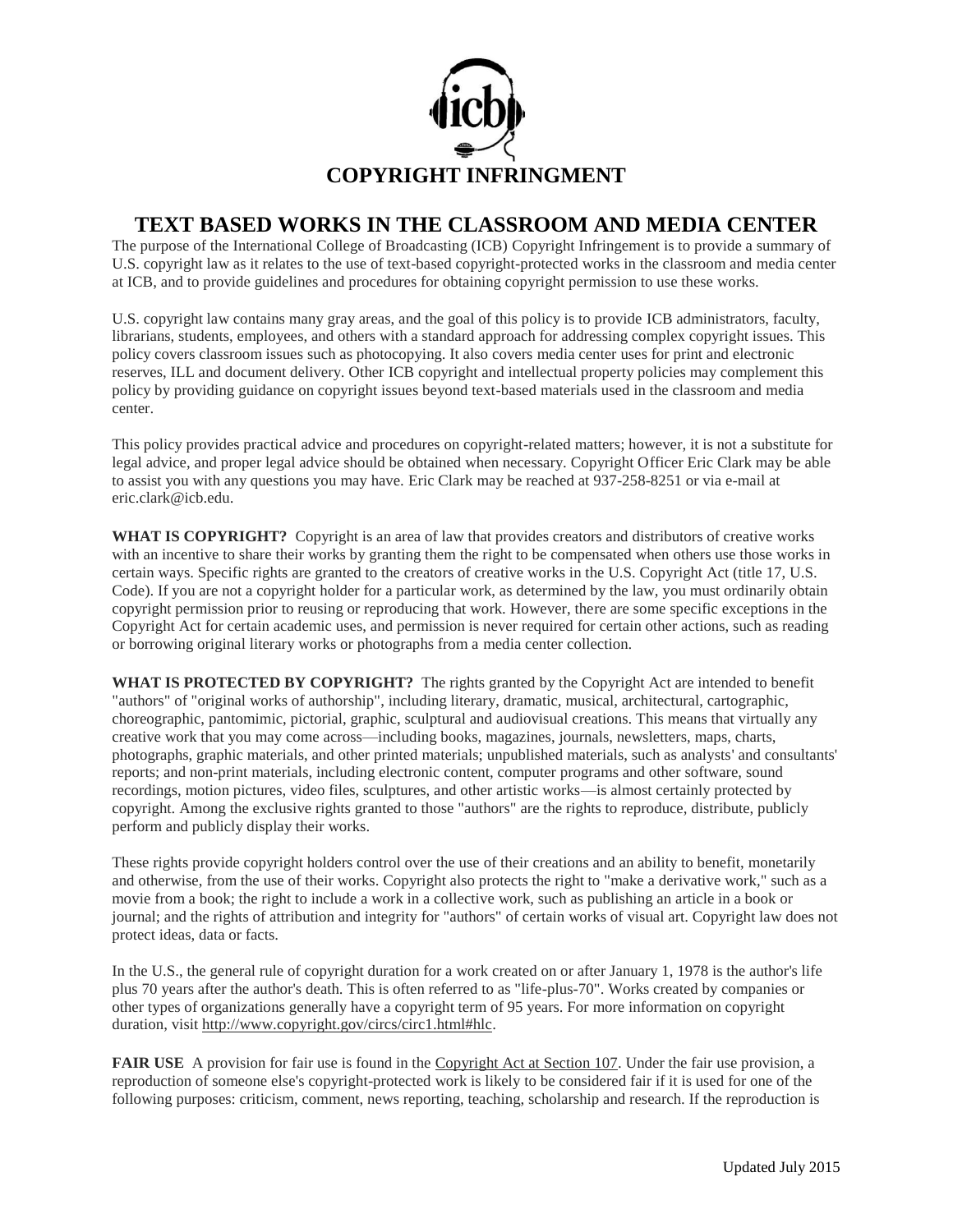

for one of these purposes, a determination as to whether the reproduction is fair use must be made based upon four factors:

- 1. The purpose and character of use (principally, whether for commercial or nonprofit educational use);
- 2. The nature of the copyright-protected work;
- 3. The amount and substantiality of the portion used; and
- 4. The effect of the use being evaluated upon the potential market for or value of the copyright-protected work.

Fair use is an ambiguous concept and the law does not state exactly what uses of a copyrighted work will be considered fair uses under the law and may therefore be used without obtaining permission. As such, individuals who are not lawyers may often need to be interpreters of the law in everyday circumstances, and answers as to how much reproduction may be considered fair use often remain unclear. The bottom line is that fair use requires a very circumstance-specific analysis as to whether a particular use or reuse of a work may indeed be considered fair use.

To avoid confusion and minimize the risk of copyright infringement, ICB interprets the following situations as fair use:

- Quotation of short passages in a scholarly or technical work for illustration or clarification of the author's observations.
- Reproduction of material for classroom use where the reproduction is unexpected and spontaneous for example, where an article in the morning's paper is directly relevant to that day's class topic. This would generally cover one time use in only one semester.
- Use in a parody of short portions of the work itself.
- A summary of an address or article, which may include quotations of short passages of the copyright-protected work.

If your use does not meet the above criteria and the work is protected by copyright, you probably need to obtain permission to use the work from the copyright holder or its agent.

**TYPES OF USE Classroom Handouts** Based on ICB's fair use analysis, classroom handouts fall into two categories; one that requires permission and one that does not. If the handout is a new work for which you could not reasonably be expected to obtain permission in a timely manner and the decision to use the work was spontaneous, you may use that work without obtaining permission. However, if the handout is planned in advance, repeated from semester to semester, or involves works that have existed long enough that one could reasonably be expected to obtain copyright permission in advance, you must obtain copyright permission to use the work.

**Reserves** If the ICB media center owns a copy of a publication, the media center may place that copy on reserve without obtaining copyright permission. If the media center wishes to reproduce additional copies of a work and place them on reserve for students to review, in either paper or electronic format, the media center must obtain copyright permission.

**Photocopying in the Media Center** It is permissible to photocopy copyright-protected works in the ICB Media Center without obtaining permission from the copyright owner, under the following circumstances:

- **Media Center user requests for articles and short excerpts.** At the request of a media center user or another media center on behalf of a media center user, the ICB media center may make one reproduction of an article from a periodical or a small part of any other work. The reproduction must become the property of the media center user, and the media center must have no reason to believe that the reproduction will be used for purposes other than private study, scholarship and research. As recommended by Section 108 of the Copyright Act, the media center must display the register's notice at the place media center users make their reproduction requests to the media center.
- **Archival reproductions of unpublished works.** Up to three reproductions of any unpublished work may be made for preservation or security or for deposit for research use in another media center or archive. This may be a photocopy or digital reproduction. If it is a digital reproduction, the reproduction may not be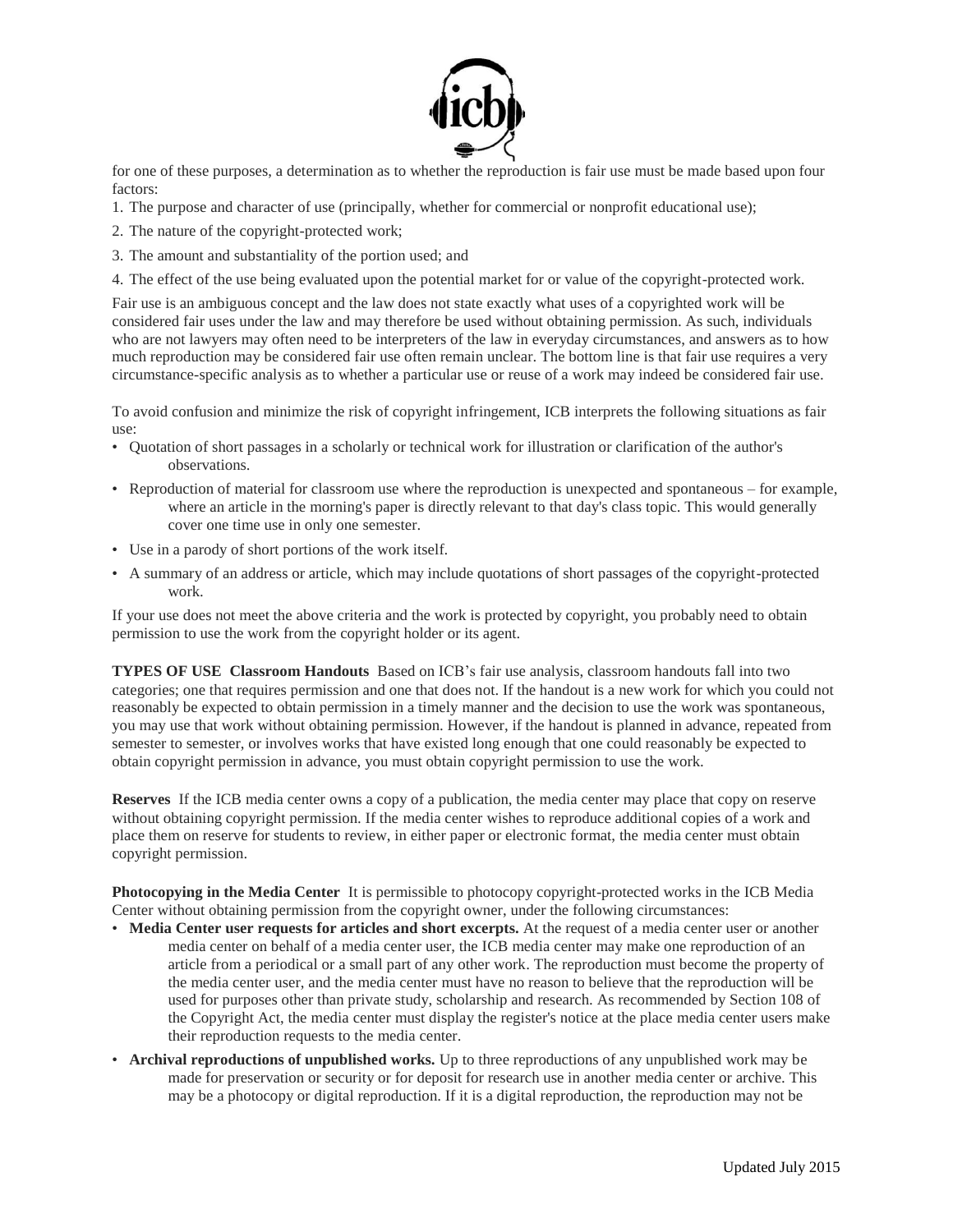

made available to the public outside the media center or archive premises. Prior to receiving any of the three reproductions permitted under this provision from another media center or archive, the ICB media center or archive must make a reasonable effort to purchase a new replacement at a fair price. The reproducing media center or archive must also own the work in its collection.

- **Replacement of lost, damaged or obsolete copies.** The ICB media center may make up to three reproductions, including digital reproductions, of a published work that is lost, stolen, damaged, deteriorating or stored in an obsolete format. Any digital reproductions must be kept within the confines of the media center (that is, available on its computer but not placed on a public network.)
- **Media Center user requests for entire works.** One reproduction of an entire book or periodical may be made by your media center at a media center user's request, or by another media center on behalf of a media center user upon certain conditions being met. These conditions include the media center determining after reasonable investigation that an authorized reproduction cannot be obtained at a reasonable price. Once made, the reproduction must become the property of the media center user. The media center must have no reason to believe that the reproduction will be used by the user for purposes other than private study, scholarship and research, and the media center must display the register's notice at the place media center users make their reproduction requests to the media center.

**PHOTOCOPYING FOR STUDENTS** ICB media center may make reproductions for media center users (students, faculty, etc.), provided the following criteria are met:

- The media center makes one reproduction of an article from a periodical or a small part of any other work.
- The reproduction becomes the property of the media center user.
- The media center has no reason to believe that the reproduction will be used for purposes other than private study, scholarship and research.

PHOTOCOPYING BY STUDENTS Photocopying by students is subject to a fair use analysis as well. A single photocopy of a portion of a copyright-protected work, such as a copy of an article from a scientific journal made for research, may be made without permission. Photocopying all the assignments from a book recommended for purchase by the instructor, making multiple copies of articles or book chapters for distribution to classmates, or copying material from consumable workbooks, all require permission.

**Copyright and Foreign Works** The U.S. is a member of the leading international copyright treaty, the Berne Convention. As such, when ICB uses a copyright-protected work from another country, the protections provided to works by U.S. copyright law automatically apply to the use of that work as well (assuming the use takes place in the U.S.). Copyright Clearance Center has many reciprocal licenses to allow use of materials from other countries.

**HOW TO OBTAIN COPYRIGHT PERMISSION** Permission to use copyright-protected materials, when required, should be obtained prior to using those materials. It is best to obtain permission in writing (including email) and to ensure that the ICB Copyright Officer has a copy of each permission form or letter.

The time to obtain permission may vary and, where possible, it is recommended to start the permissions procedure at least six months prior to the time that you wish to use the materials. If you need a quicker permission, let the copyright owner know this and he/she may be able to get back to you more quickly. Often, Copyright Clearance Center is your quickest one-stop resource for obtaining copyright permission.

**Fact Finding Questions** Once you have identified the materials you want to use and determined that copyright permission is required, you must locate the copyright holder. If the copyright holder is not listed on the work, locating the appropriate person or entity to grant permission may take some investigative and creative work.

The Copyright Office of the Media center of Congress [\(www.loc.gov\)](http://www.loc.gov/) may be of assistance in locating a copyright owner if the work is registered. Note, however, that copyright is automatically granted to all works upon their being written down and that registration with the Copyright Office is not required.